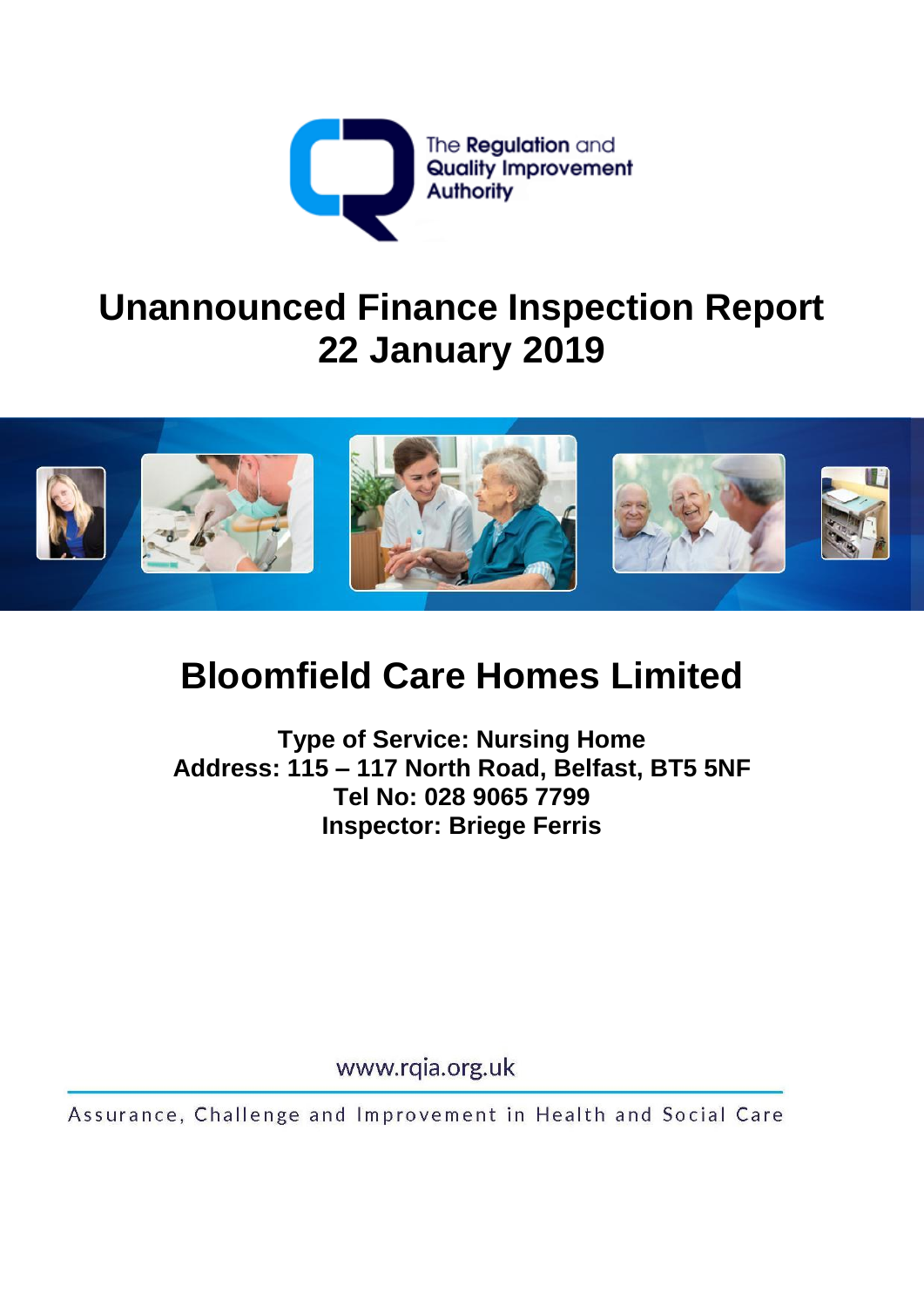It should be noted that this inspection report should not be regarded as a comprehensive review of all strengths and areas for improvement that exist in the service. The findings reported on are those which came to the attention of RQIA during the course of this inspection. The findings contained within this report do not exempt the service from their responsibility for maintaining compliance with legislation, standards and best practice.

#### **1.0 What we look for**



#### **2.0 Profile of service**

This is a nursing home with 36 beds that provides care for patients with a dementia.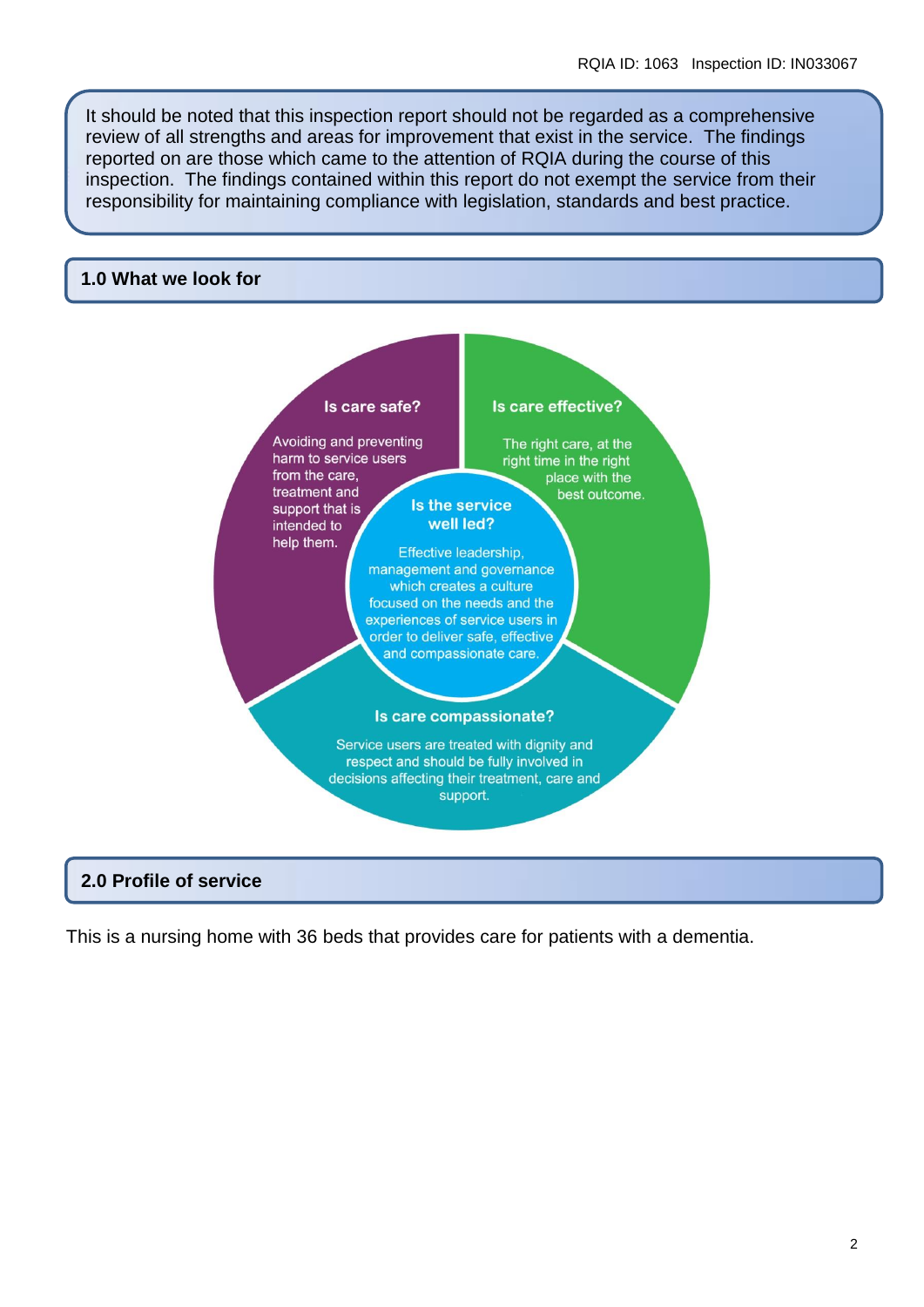# **3.0 Service details**

| <b>Organisation/Registered Provider:</b>    | <b>Registered Manager:</b>   |
|---------------------------------------------|------------------------------|
| <b>Bloomfield Care Homes Limited</b>        | <b>Jincy Mathew</b>          |
| Responsible Individual(s):                  |                              |
|                                             |                              |
| <b>Desmond McLaughlin</b>                   |                              |
|                                             |                              |
| Person in charge at the time of inspection: | Date manager registered:     |
| <b>Jincy Mathew</b>                         | 14/03/2016                   |
|                                             |                              |
|                                             |                              |
| <b>Categories of care:</b>                  | Number of registered places: |
| DE - Dementia                               | 36                           |
|                                             |                              |
|                                             |                              |

# **4.0 Inspection summary**

An unannounced inspection took place on 22 January 2019 from 11.30 to 15.15 hours.

This inspection was underpinned by The Nursing Homes Regulations (Northern Ireland) 2005 and the DHSSPS Care Standards for Nursing Homes (April 2015).

The inspection assessed progress with any areas for improvement identified since the last finance inspection and to determine if the home was delivering safe, effective and compassionate care and if the service was well led.

There were examples of good practice found in relation to:

- the availability of a safe place to enable patients to deposit money or valuables for safekeeping
- a written safe record was in place
- records of income, expenditure and reconciliation (checks performed) were available including supporting documents
- arrangements were in place to support patients to manage their monies
- mechanisms were available to obtain feedback from patients and their representatives
- the home administrator was confident on how to deal with the receipt of a complaint or escalate any concerns under the home's whistleblowing procedures
- detailed written policies and procedures were in place to guide financial practices in the home and
- there were mechanisms in place to ensure that patients experienced equality of opportunity.

Areas requiring improvement were identified in relation to:

- ensuring that patients' personal property records are reconciled and signed and dated by two people at least quarterly
- ensuring that records of money and valuables deposited for safekeeping and reconciled and signed and dated by two people at least quarterly
- ensuring that hairdressing treatment records are signed by the hairdresser and countersigned by a member of staff in the home who can verify that the treatment took place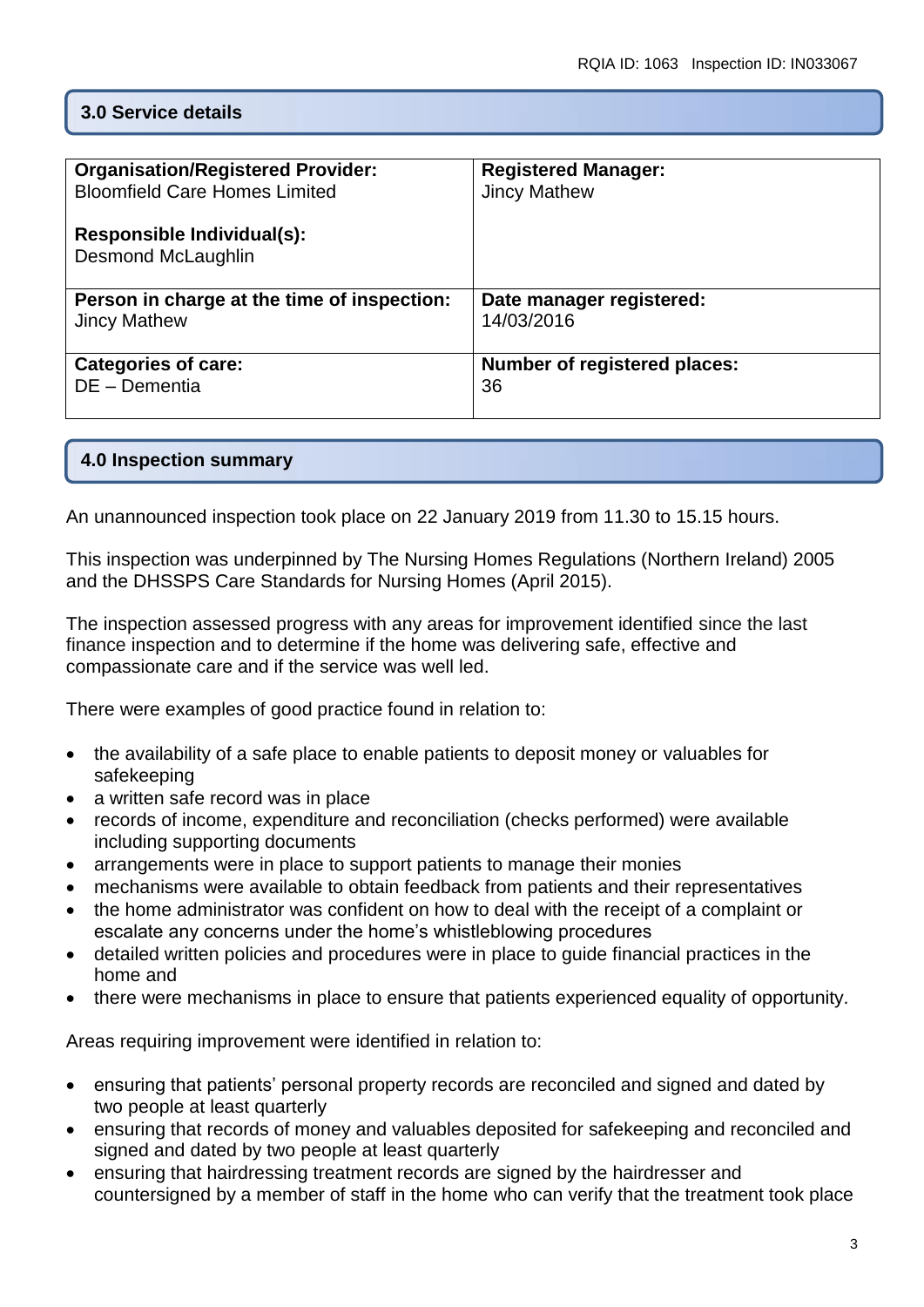ensuring that staff members do not use personal store loyalty cards when making purchases on behalf of patients in the home.

The findings of this report will provide the home with the necessary information to assist them to fulfil their responsibilities, enhance practice and patients experience.

#### **4.1 Inspection outcome**

|                                       | <b>Regulations</b> | <b>Standards</b> |
|---------------------------------------|--------------------|------------------|
| Total number of areas for improvement |                    |                  |

Details of the Quality Improvement Plan (QIP) were provided to the registered manager of the home at the conclusion of the inspection. The timescales for completion commence from the date of inspection.

Enforcement action did not result from the findings of this inspection.

#### **5.0 How we inspect**

Prior to the inspection, the record of notifiable incidents reported to RQIA in the last twelve months was reviewed; this established that none of these incidents related to patients' money or valuables. The record of calls made to RQIA's duty system was reviewed and this did not identify any relevant issues.

During the inspection, the inspector met with the registered manager, the home administrator and briefly with the responsible individual.

The inspector provided to the registered manager written information explaining the role of RQIA, the inspection process, the name of the inspector and the date of the inspection. It was requested that this information be displayed in a prominent position in the home so that relatives or visitors who had not been present during the inspection could contact the relevant inspector should they wish to discuss any matter or provide any feedback about their experience of the home.

The following records were examined during the inspection:

- A sample of income, expenditure and reconciliation records (records of checks performed)
- A sample of comfort fund records
- A sample of written policies and procedures
- A sample of patients' personal property records (in their rooms)
- A sample of patients' individual written agreements
- A sample of hairdressing treatment records
- A sample of charges to patients for care and accommodation costs

The findings of the inspection were shared with the registered manager at the conclusion of the inspection.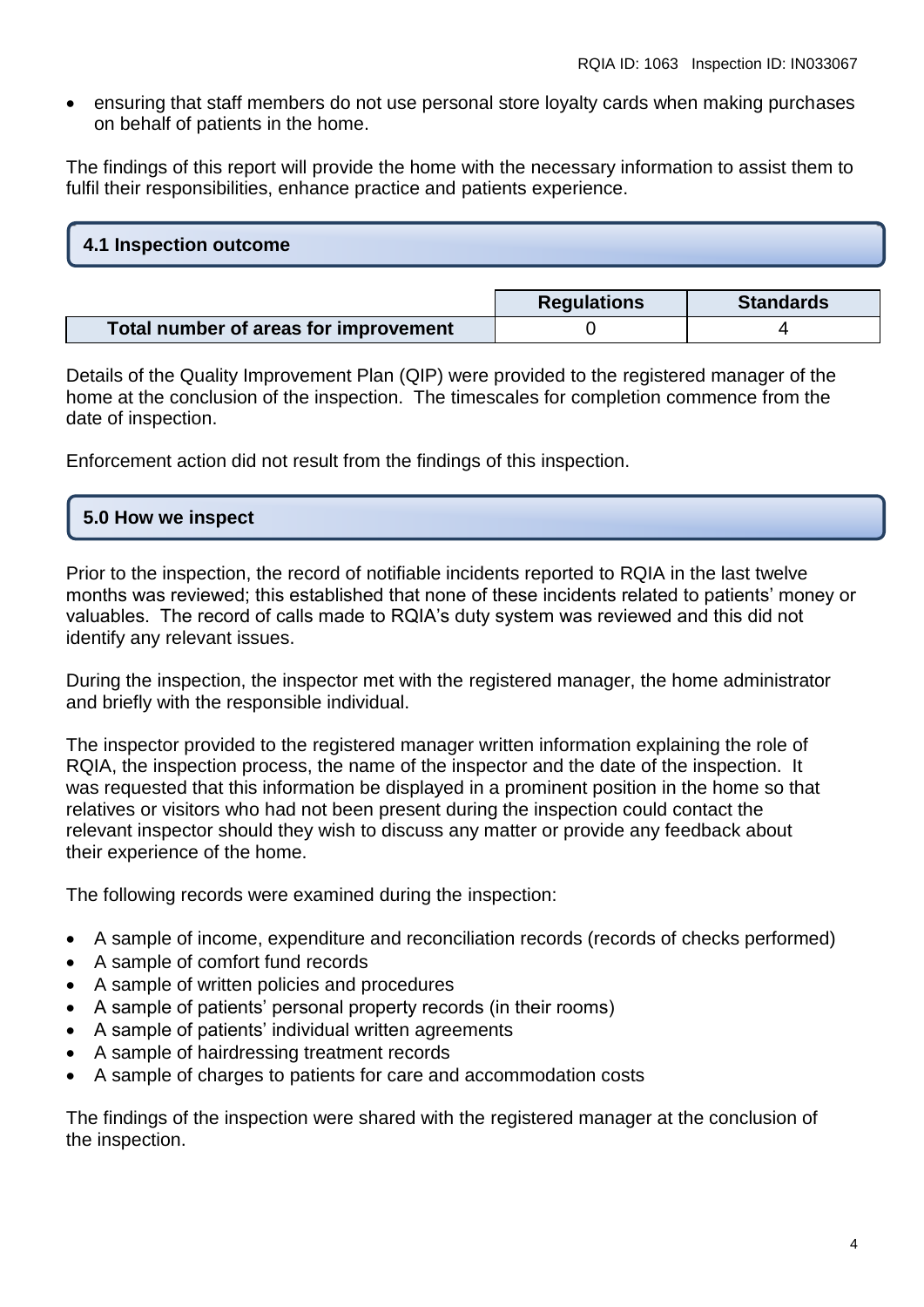# **6.0 The inspection**

#### **6.1 Review of areas for improvement from the most recent inspection dated 12 June 2018**

The most recent inspection of the home was an unannounced care inspection. The completed QIP from the inspection was returned and approved by the care inspector. The QIP will be validated by the care inspector at the next care inspection.

#### **6.2 Review of areas for improvement from the last finance inspection dated 24 April 2014**

A finance inspection of the home was carried out on 24 April 2014; the findings were not brought forward to the inspection on 30 October 2018.

# **6.3 Inspection findings**

#### **6.4 Is care safe?**

**Avoiding and preventing harm to patients and clients from the care, treatment and support that is intended to help them.**

The registered manager confirmed that adult safeguarding training was mandatory for all staff in the home; the home administrator had participated in adult safeguarding training in April 2018.

Discussions with the registered manager established that there were no current suspected, alleged or actual incidents of financial abuse, nor were there any finance-related restrictive practices in place for any patient.

The home had a safe place available for the deposit of cash or valuables belonging to patients; the inspector was satisfied with the location of the safe place and the persons with access. On the day of inspection, cash and valuables were being held for patients.

A written safe contents record "Residents safe contents list" was in place to detail the contents of the safe; this had been recorded as being checked and had been signed in November 2018 by the home administrator. There is further discussion on reconciling patients' monies and valuables deposited for safekeeping within section 6.5 of this report.

#### **Areas of good practice**

There were examples of good practice found for example, in relation to the availability of a safe place to enable patients to deposit money or valuables for safekeeping and a written safe contents record.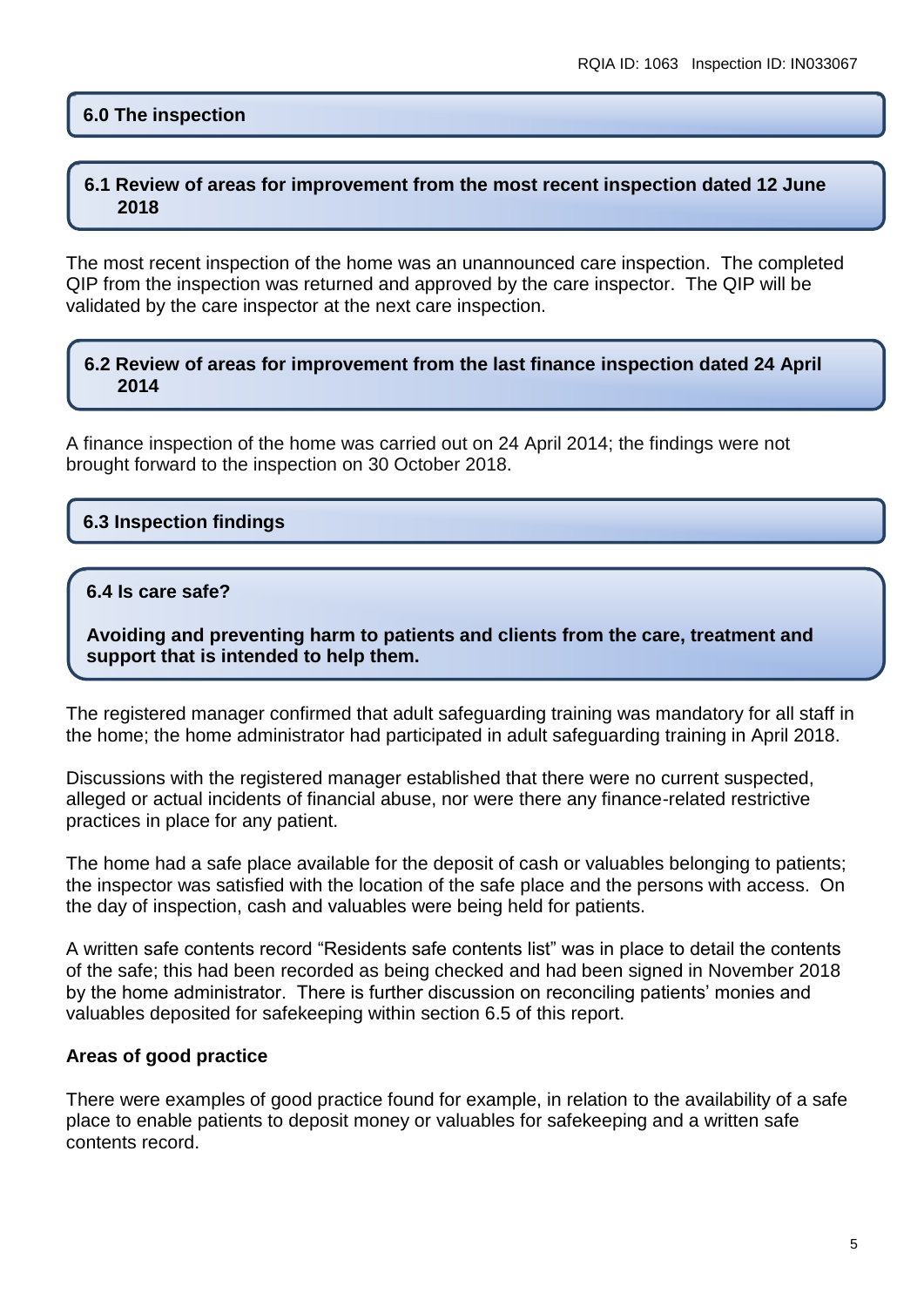# **Areas for improvement**

No areas for improvement were identified as part of the inspection.

|                                       | <b>Regulations</b> | <b>Standards</b> |
|---------------------------------------|--------------------|------------------|
| Total number of areas for improvement |                    |                  |

# **6.5 Is care effective?**

# **The right care, at the right time in the right place with the best outcome.**

Discussion with the registered manager and home administrator established that no person associated with the home was acting as appointee for any patient. It was noted that the home was not in direct receipt of the personal monies for any patient. For the majority of patients, monies for patients' personal expenditure or to pay for additional goods and services not covered by the weekly fee were deposited with the home by family members. Routinely, the main expenditure recorded within the sample of records reviewed was in respect of charges for hairdressing services.

Records of income and expenditure were available for patients, including supporting documents e.g.: a lodgement receipt or an expenditure receipt. A sample of transactions was chosen to ascertain whether the supporting documents were available within the records, and for the sample chosen, these were found to be in place. Evidence was in place identifying that those depositing monies routinely received a receipt which was signed by two people.

As noted above, records of income and expenditure were available detailing that reconciliations, signed by two members of staff were available in the home, the most recent record of reconciliation available in the home was dated 06 October 2018. The November and December 2018 reconciliations had been signed by the home administrator and were not countersigned by a second member of staff. It was noted that a quarterly reconciliation signed by two members of staff was therefore due on or before 06 January 2019. As noted above, the safe contents record was checked by the administrator and signed in November 2018, the record was not countersigned.

An area for improvement was made to ensure that records of patients' monies and valuables deposited for safekeeping are reconciled and signed and dated by two people at least quarterly.

Hairdressing treatments were being facilitated within the home and a sample of these treatment records was reviewed. The sampled hairdressing records evidenced inconsistency in the record keeping. A template was in place to record the signature of a member of staff to verify the treatment had been delivered, these detailed were not consistently completed and none of the records had been signed by the hairdresser as is required. It was noted that the hairdresser wrote individual receipts for each patient; however feedback was provided to the registered manager to ensure that the treatment record (the template) is maintained as set out within standard 14.13 of the Care Standards for Nursing Homes (2015).

An area for improvement was identified in respect of this finding.

The inspector discussed with the home administrator how patients' property (within their rooms) was recorded and requested to see a sample of the property records maintained. The home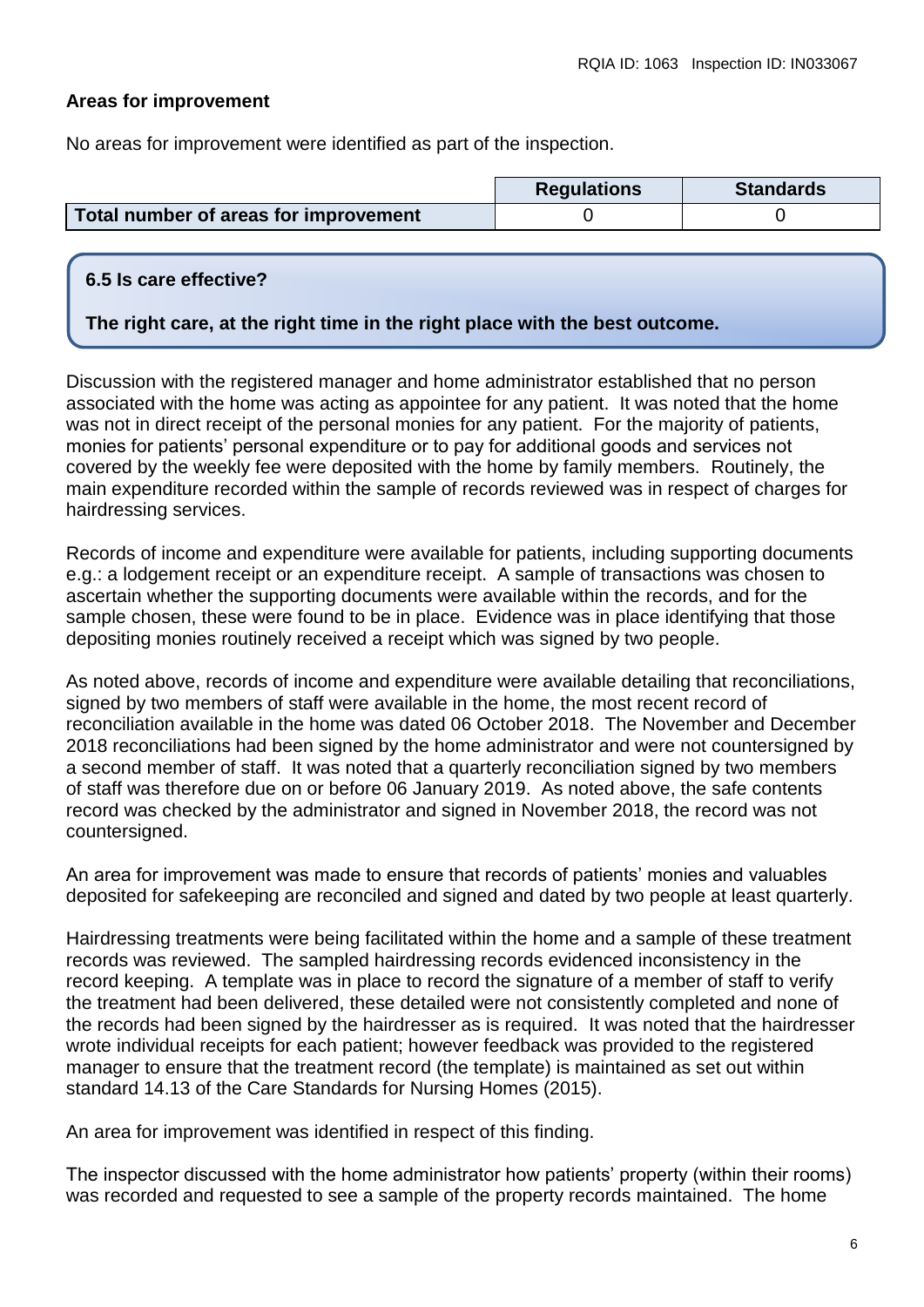administrator provided the records for three patients which were maintained on the home's computerised care package and were printed off for review.

A review of the records identified that only one record was dated and none were signed (given that they had been inputted on computer). The home administrator reported that the system did could not identify who had typed the record. The inspector highlighted that these records should be updated/reconciled on a quarterly basis by a member of staff and countersigned by a senior member of staff as per standard 14.26 of the Care Standards for Nursing homes, 2015. As this evidence was not available, this was identified as an area for improvement.

The home administrator confirmed that the home operated a comfort fund and a policy and procedure was in place to administer the fund. No bank account was used to manage the fund; a sum of cash was maintained for expenditure. Records were maintained using a standard financial ledger format. A review of a sample of transactions evidenced that supporting receipts for purchases and deposits were in place. A sample of receipts were reviewed which identified a personal store points card had been used by staff when making purchases for patients from the comfort fund monies. It was highlighted that staff are precluded from benefiting from personal store points earned in this manner.

An area for improvement was identified to ensure that this practice ceases from the date of the inspection and that relevant staff members are advised accordingly.

The registered manager confirmed that the home did not operate a transport scheme or manage any bank accounts on behalf of patients in the home.

# **Areas of good practice**

There were examples of good practice found in relation to the existence of records of income, expenditure and supporting documentation.

#### **Areas for improvement**

Four areas for improvement were identified during the inspection in relation to ensuring that: patients' personal property records are reconciled and signed and dated by two people at least quarterly; records of patients' monies and valuables deposited for safekeeping are reconciled and signed and dated by two people at least quarterly; ensuring that hairdressing treatment records are maintained as set out within standard 14.13 of the Care Standards for Nursing Homes (2015) and ensuring that staff members do not benefit personally from store loyalty points earned on purchases made on behalf of patients.

|                                       | <b>Regulations</b> | <b>Standards</b> |
|---------------------------------------|--------------------|------------------|
| Total number of areas for improvement |                    |                  |

#### **6.6 Is care compassionate?**

**Patients are treated with dignity and respect and should be fully involved in decisions affecting their treatment, care and support.**

Discussion with the registered manager established that the home had a range of methods in place to encourage feedback from patients or their representatives in respect of any issue. This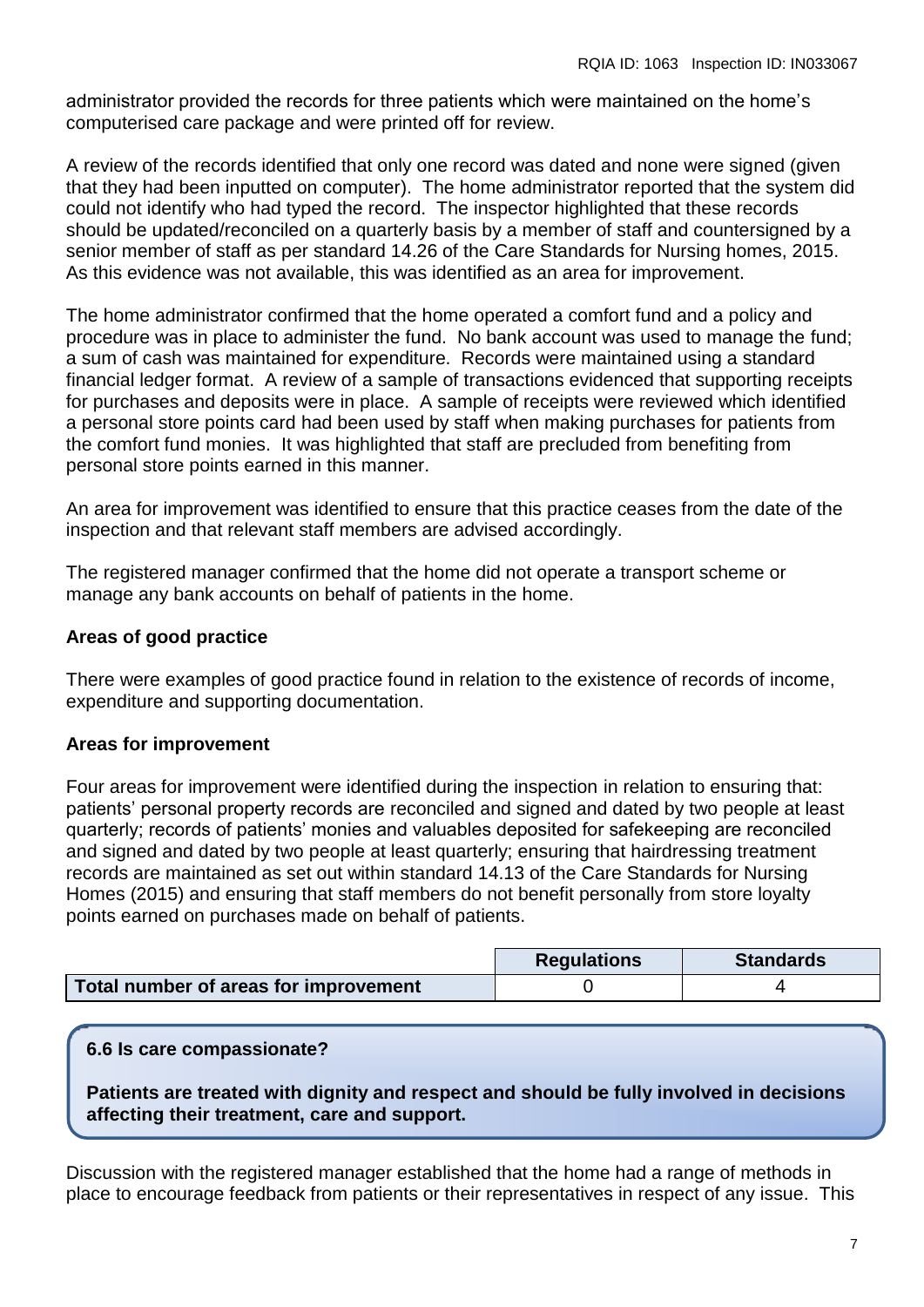included operating an "open-door" policy, completion of an annual survey, quality monitoring reports and ongoing feedback from patients and relatives.

Arrangements for patients to access money outside of normal office hours were discussed with the registered manager. This established that monies were rarely deposited for any purpose other than expenditure on hairdressing services.

#### **Areas of good practice**

There were examples of good practice found in respect of the mechanisms to obtain feedback and views from patients and their representatives.

#### **Areas for improvement**

No areas for improvement were identified during the inspection.

|                                       | <b>Regulations</b> | <b>Standards</b> |
|---------------------------------------|--------------------|------------------|
| Total number of areas for improvement |                    |                  |

#### **6.7 Is the service well led?**

**Effective leadership, management and governance which creates a culture focused on the needs and experience of patients in order to deliver safe, effective and compassionate care.**

Written policies and procedures were in place to guide financial practices in the home, including the administration of the patients' comfort fund, the management of patients' personal monies and valuables and records management.

Discussion with the home administrator established that she was confident on how to deal with the receipt of a complaint or escalate any concerns under the home's whistleblowing procedures.

Individual patient agreements were discussed with the home administrator and a sample of three patients' agreements was requested for review. The home administrator printed the signed agreements off the home's computerised care package. A review of the information established that there were two places within the agreement for the patient or their representative to sign. These related to authorising the home to spend the patient's personal monies on identified goods and services and secondly, in respect of the remaining terms and conditions of the agreement (at the back of the agreement). Each of the three agreements was up to date and reflected the current fee arrangements for the respective patients. The first patient's agreement had been signed at the back, however the expenditure authorisation had not been signed, the second patient's agreement had been signed in both places, while the third patient's agreement had not been signed at the back; however the expenditure authorisation had been signed.

Advice was provided to the registered manager to ensure that when documents are returned reviewed to ensure that they have been completed appropriately.

The inspector discussed with the registered manager the arrangements in place in the home to ensure that patients experienced equality of opportunity and that staff members were aware of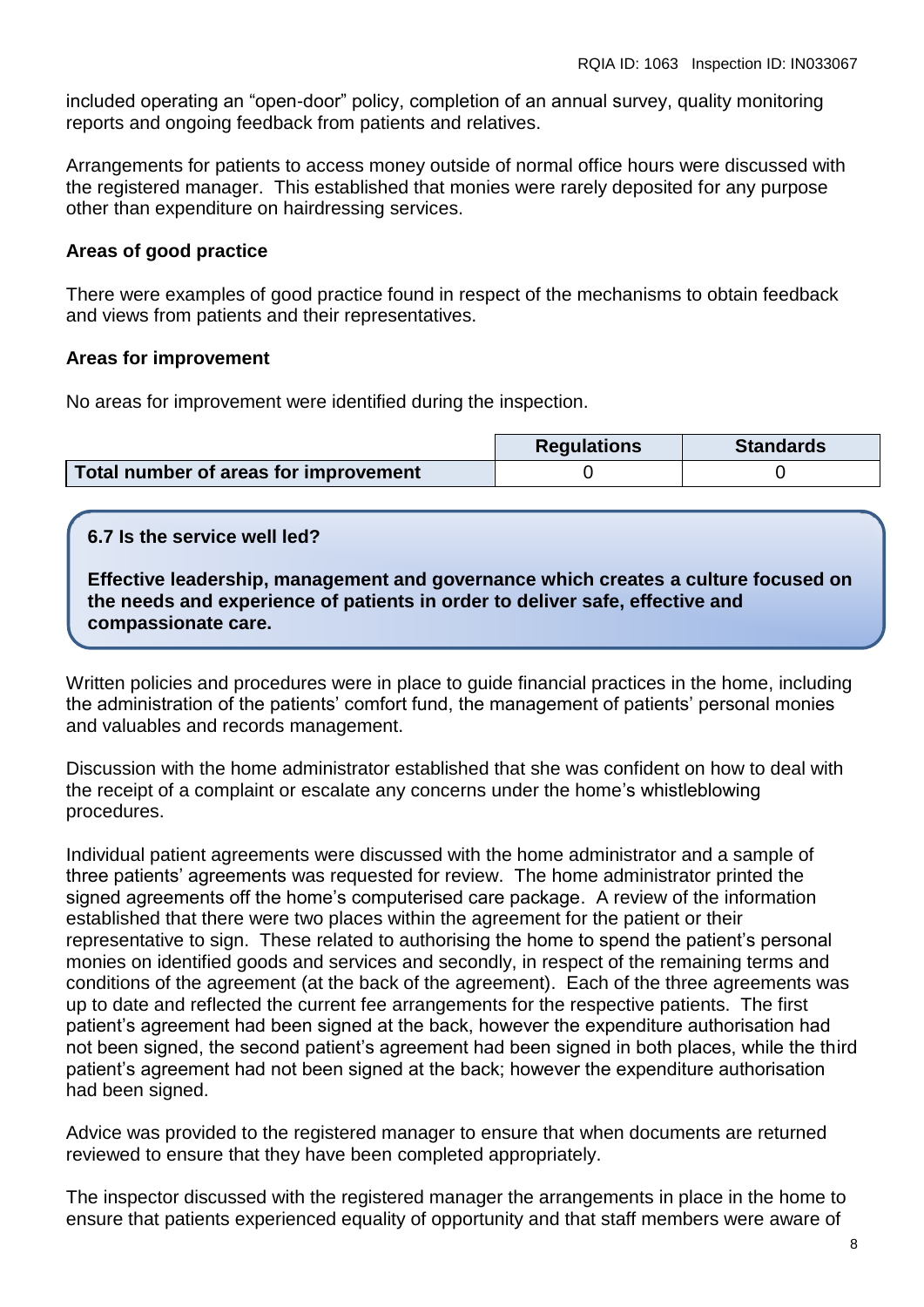equality legislation whilst recognising and responding to the diverse needs of patients. The registered manager noted that all staff participated in equality and diversity e-learning.

# **Areas of good practice**

There were examples of good practice found: the home administrator was confident on how to deal with the receipt of a complaint or escalate any concerns under the home's whistleblowing procedures, detailed written policies and procedures were in place to guide practices in the home and there were arrangements in place to ensure patients experienced equality of opportunity.

# **Areas for improvement**

No areas for improvement were identified as part of the inspection.

|                                       | <b>Regulations</b> | <b>Standards</b> |
|---------------------------------------|--------------------|------------------|
| Total number of areas for improvement |                    |                  |

# **7.0 Quality improvement plan**

Areas for improvement identified during this inspection are detailed in the QIP. Details of the QIP were discussed with the registered manager of the home, at the conclusion of the inspection. The timescales commence from the date of inspection.

The registered provider/registered manager should note that if the action outlined in the QIP is not taken to comply with regulations and standards this may lead to further enforcement action including possible prosecution for offences. It is the responsibility of the registered provider to ensure that all areas for improvement identified within the QIP are addressed within the specified timescales.

Matters to be addressed as a result of this inspection are set in the context of the current registration of the nursing home. The registration is not transferable so that in the event of any future application to alter, extend or to sell the premises RQIA would apply standards current at the time of that application.

# **7.1 Areas for improvement**

Areas for improvement have been identified where action is required to ensure compliance with The Nursing Homes Regulations (Northern Ireland) 2005 and the DHSSPS Care Standards for Nursing Homes (April 2015).

# **7.2 Actions to be taken by the service**

The QIP should be completed and detail the actions taken to address the areas for improvement identified. The registered provider should confirm that these actions have been completed and return the completed QIP via Web Portal for assessment by the inspector.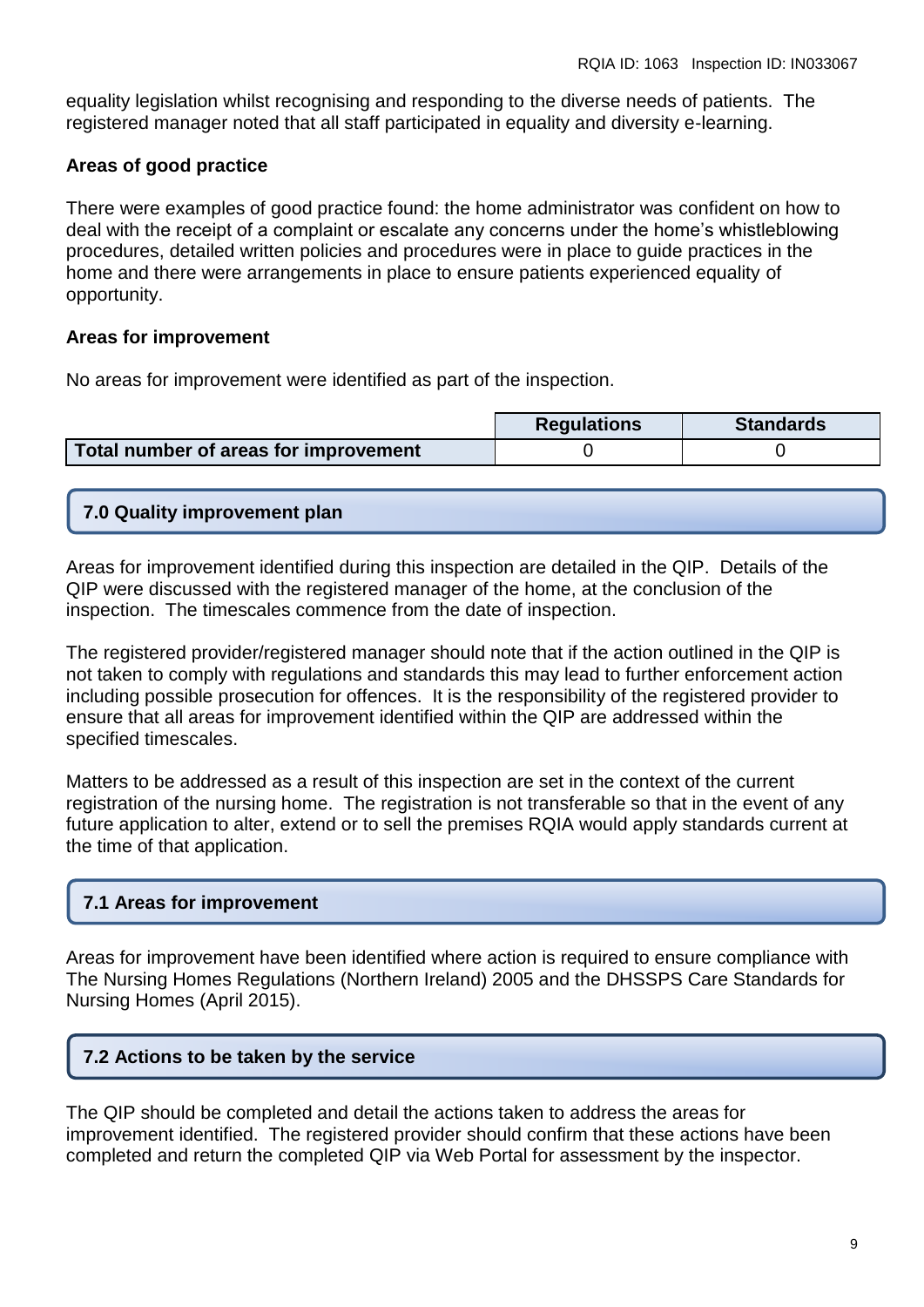# **Quality Improvement Plan**

| Action required to ensure compliance with the DHSSPS Care Standards for Nursing Homes<br>(April 2015) |                                                                                                                                                                                                                                                                                                        |
|-------------------------------------------------------------------------------------------------------|--------------------------------------------------------------------------------------------------------------------------------------------------------------------------------------------------------------------------------------------------------------------------------------------------------|
| Area for improvement 1                                                                                | The registered person shall ensure that where any service is                                                                                                                                                                                                                                           |
| Ref: Standard 14.13                                                                                   | facilitated within the home (such as, but not limited to, hairdressing,<br>chiropody or visiting retailers) the person providing the service and the<br>patient or a member of staff of the home signs the treatment record or<br>receipt to verify the treatment or goods provided and the associated |
| <b>Stated: First time</b>                                                                             | cost to each patient.                                                                                                                                                                                                                                                                                  |
| To be completed by:<br>23 January 2019                                                                | Ref: 6.5                                                                                                                                                                                                                                                                                               |
|                                                                                                       | Response by registered person detailing the actions taken:                                                                                                                                                                                                                                             |
|                                                                                                       | Implemented on date of inspection. Hairdressing form amended to                                                                                                                                                                                                                                        |
|                                                                                                       | ensure hairdresser signature provided against each resident treatment                                                                                                                                                                                                                                  |
|                                                                                                       | plus staff signature, instead of two staff signatures.                                                                                                                                                                                                                                                 |
| Area for improvement 2                                                                                | The registered person shall ensure that an inventory of property                                                                                                                                                                                                                                       |
|                                                                                                       | belonging to each patient is maintained throughout their stay in the                                                                                                                                                                                                                                   |
| Ref: Standard 14.26                                                                                   | home. The inventory record is reconciled at least quarterly. The<br>record is signed by the staff member undertaking the reconciliation                                                                                                                                                                |
| <b>Stated: First time</b>                                                                             | and countersigned by a senior member of staff.                                                                                                                                                                                                                                                         |
|                                                                                                       |                                                                                                                                                                                                                                                                                                        |
| To be completed by:                                                                                   | Ref: 6.5                                                                                                                                                                                                                                                                                               |
| 22 February 2019                                                                                      |                                                                                                                                                                                                                                                                                                        |
|                                                                                                       | Response by registered person detailing the actions taken:<br>Implemented on 18 February 2019. An Inventory of Property record is                                                                                                                                                                      |
|                                                                                                       | in place for residents valuable or sentimental items and will be                                                                                                                                                                                                                                       |
|                                                                                                       | reconciled quarterly by the residents key worker and countersigned by                                                                                                                                                                                                                                  |
|                                                                                                       | the lead nurse.                                                                                                                                                                                                                                                                                        |
|                                                                                                       |                                                                                                                                                                                                                                                                                                        |
| Area for improvement 3                                                                                | The registered person shall ensure that where staff purchase items on<br>behalf of patients, any store loyalty points earned are owned by the                                                                                                                                                          |
| <b>Ref: Standard 14.16</b>                                                                            | patient and this is documented on the receipt. Where a patient is not<br>a member of a loyalty scheme, staff do not benefit from the                                                                                                                                                                   |
| <b>Stated: First time</b>                                                                             | transaction by using their personal loyalty cards. Receipts for such<br>purchases are returned to the patient for their own records.                                                                                                                                                                   |
| To be completed by:<br>23 January 2019                                                                | Ref: 6.5                                                                                                                                                                                                                                                                                               |
|                                                                                                       | Response by registered person detailing the actions taken:                                                                                                                                                                                                                                             |
|                                                                                                       | Implemented on date of inspection. Staff member informed and                                                                                                                                                                                                                                           |
|                                                                                                       | <b>Financial Controls and Safeguarding Residents Monies Policy</b>                                                                                                                                                                                                                                     |
|                                                                                                       | updated accordingly to state that no store cards or loyalty cards will be                                                                                                                                                                                                                              |
|                                                                                                       | held by staff for residents. Also that staff must ensure if purchasing                                                                                                                                                                                                                                 |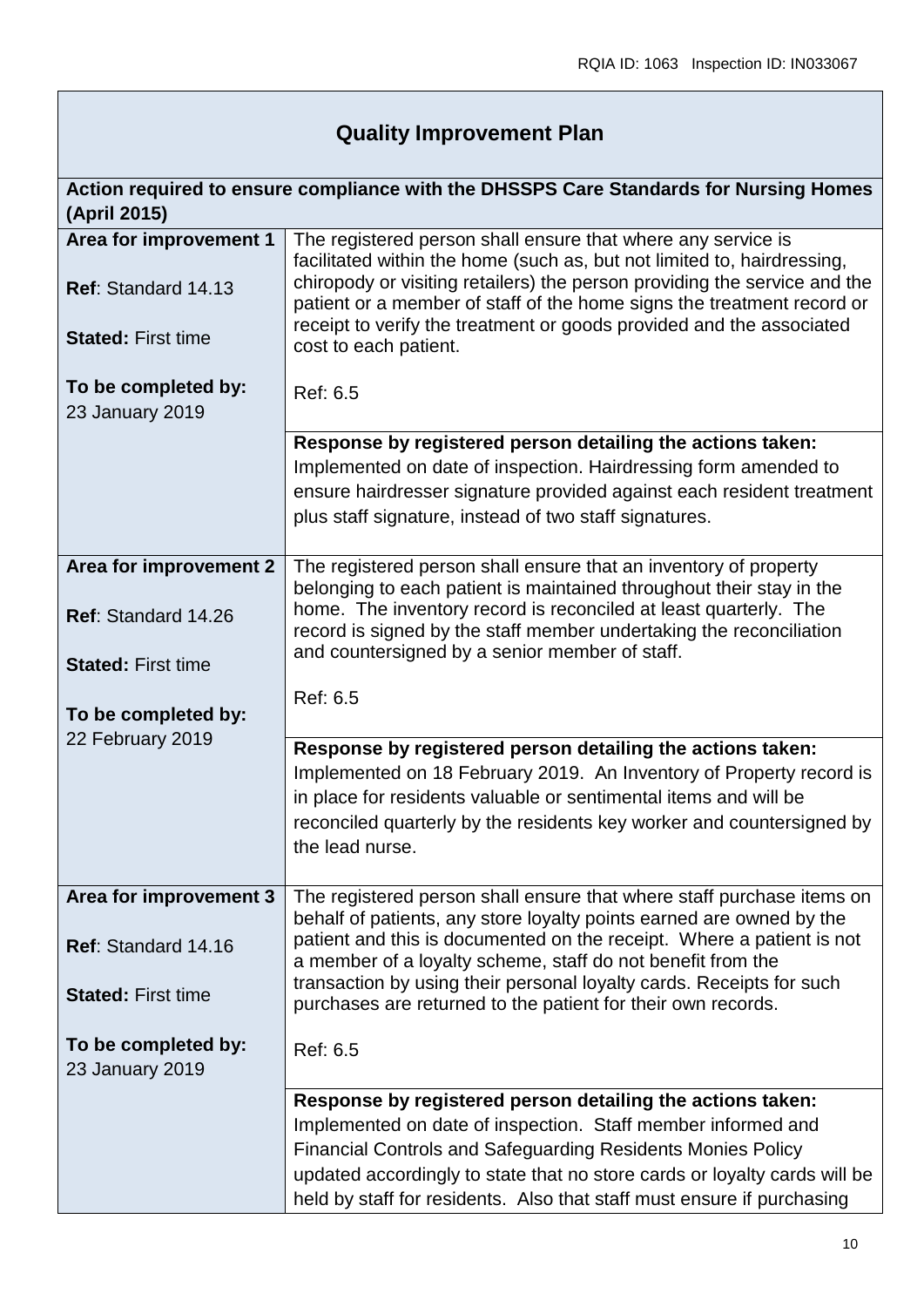|                                                      | items on behalf of residents that personal store loyalty cards are not<br>used so that staff do not benefit from the residents transactions.                                                                                                                                                                                                                                                       |
|------------------------------------------------------|----------------------------------------------------------------------------------------------------------------------------------------------------------------------------------------------------------------------------------------------------------------------------------------------------------------------------------------------------------------------------------------------------|
| Area for improvement 4<br>Ref: Standard 14.25        | The registered person shall ensure that where records of patients'<br>monies and valuables deposited for safekeeping are reconciled and<br>signed and dated by two people at least quarterly.                                                                                                                                                                                                      |
| <b>Stated: First time</b>                            | Ref: 6.5                                                                                                                                                                                                                                                                                                                                                                                           |
| To be completed by:                                  |                                                                                                                                                                                                                                                                                                                                                                                                    |
| 31 January 2019 and at<br>least quarterly thereafter | Response by registered person detailing the actions taken:<br>Implemented on 28th January 2019. Records of patients' monies and<br>valuables deposited for safekeeping are reconciled monthly by the<br>Administrator and signed and dated. The Nurse Manager or Deputy<br>Manager (in the absence of Nurse Manager) will ensure that records<br>are checked and countersigned at least quarterly. |
|                                                      |                                                                                                                                                                                                                                                                                                                                                                                                    |

*\*Please ensure this document is completed in full and returned via Web Portal\**